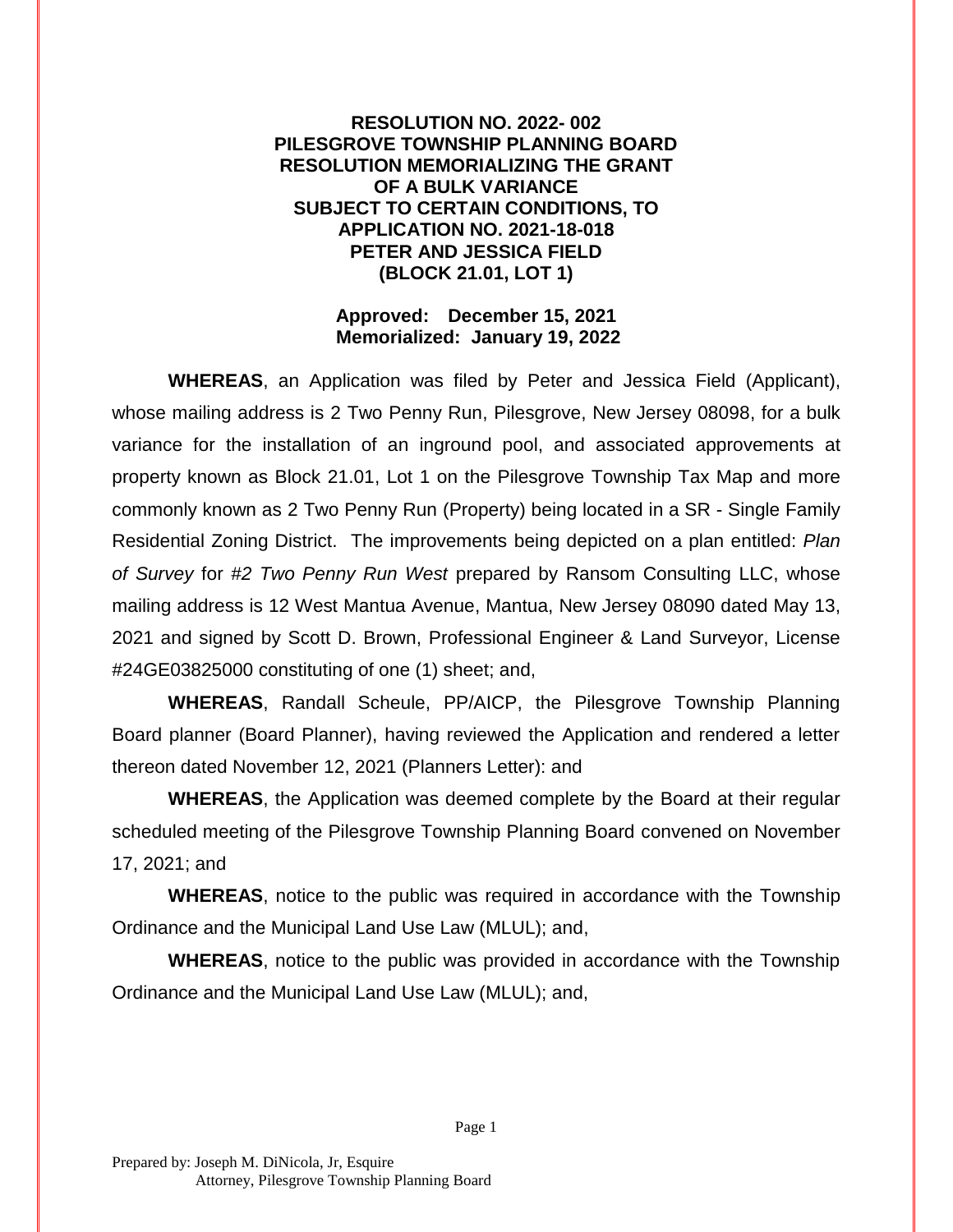**WHEREAS**, the Board determined that it had jurisdiction to hear the Application and proceeded with a Public Hearing on the Application on the regular meeting of the Pilesgrove Township Planning Board convened on December 15, 2021; and,

**WHEREAS**, no member of the public spoke on behalf or opposed to the Application; and,

**WHEREAS**, the Board heard testimony from the Applicant, Peter Field; and

**WHEREAS**, after hearing the above testimony and representations, the Board made the following findings of fact:

- 1. The Property is in an SR Single Family Residential Zoning District as designated on the Township Zoning Map.
- 2. The Property address is at 2 Two Penny Run.
- 3. The Property currently contains a single-family dwelling and associated improvements.
- 4. The Property is 1.4 acres in size and is a corner lot.
- 5. As a result of being a corner lot, the Property has two (2) front yards.
- 6. The Applicant would like to install an inground pool no larger than 18' x 38' as detailed on the Applicant's submitted plan.
- 7. The Applicant is requesting a bulk variance for the installation of the inground pool in their front yard which for all points and purposes is their side yard.
- 8. As it relates to the variance requested the Applicant testified to the following negative and positive criteria:
	- Positive: The purpose of the MLUL would be advanced by this deviation from the zoning ordinance and the benefits from this deviation outweigh any detriment to the public good.
	- Negative: The pool and associated improvements would not be a detriment to the public good and would not substantially impair the intent of the zoning ordinance.
- 9. The Board next reviewed the Planner's letter. The Applicant agreed to comply with all comments and requirements contained in the Planners letter, subject to the Planner's approval.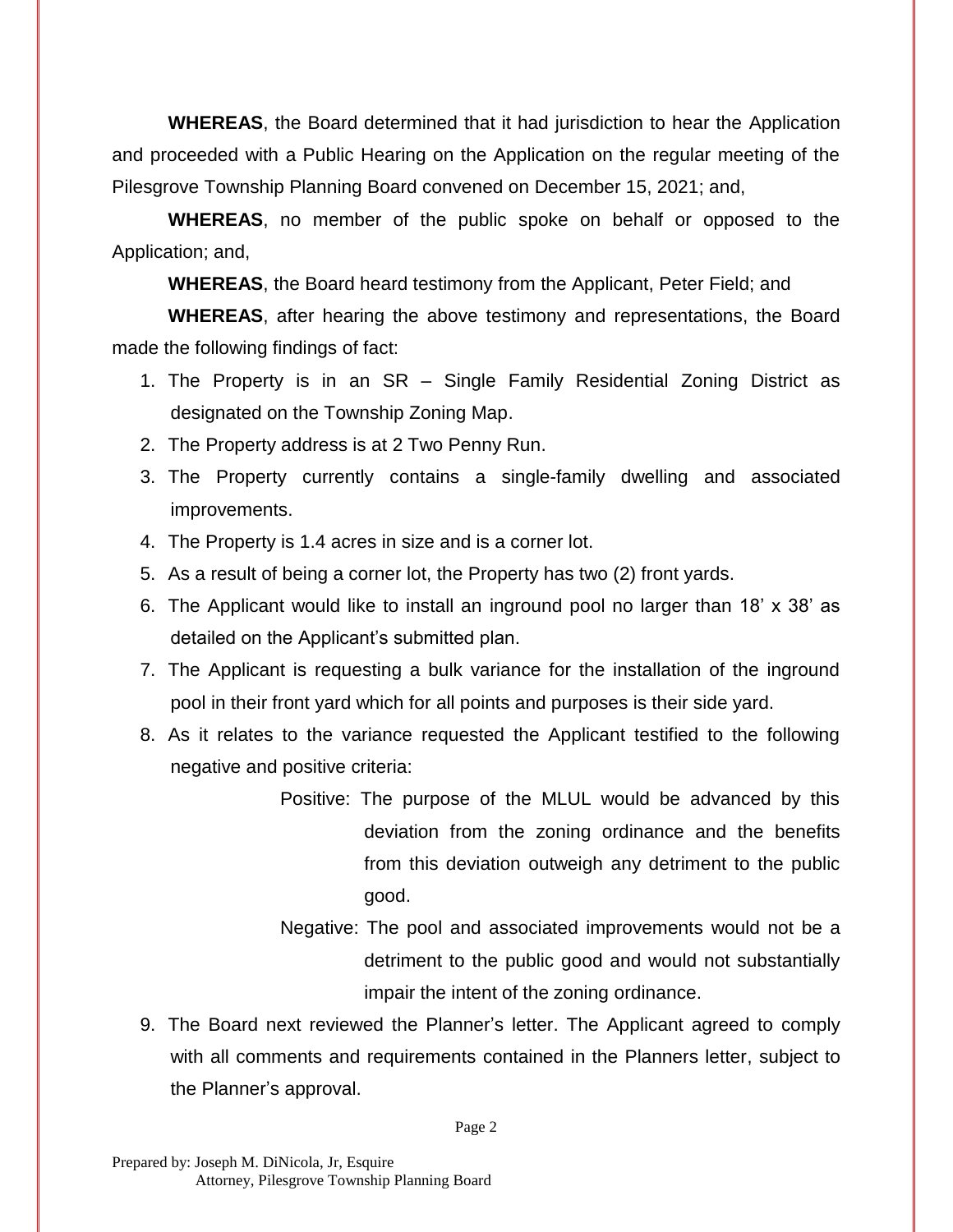**BE IT THEREFORE RESOLVED** on this day of the same of the same of the same of the same of the same of the same of the same of the same of the same of the same of the same of the same of the same of the same of the same of the Pilesgrove Township Planning Board, the Bulk Variance and waivers requested as further depicted on the Plan submitted is granted, and is subject to the following conditions:

1. To comply with any and all comments and requirements contained in the Planner's letter, subject to the Planner's satisfaction.

2. Payment of any and all required fees which are due or may become due to the Township within seven (7) day notice thereof, including but not limited to, settlement of any outstanding review escrow accounts.

3. Obtaining any and all other approvals for the proposed revisions that may be required by any governmental/regulatory body including, but not limited to, the New Jersey Department of Environmental Protection pursuant to the Freshwater Wetlands Act, the Salem County Planning Board and/or the Salem County Soil Conservation District, New Jersey Department of Transportation, etc. Applicant's engineer shall certify that said approvals have been received.

**BE IT FURTHER RESOLVED**, that in the event the above conditions are not satisfied within two (2) years from the date of the grant of approval, the relief granted herein shall be denied retroactively to said approval date.

**BE IT FINALLY RESOLVED** that the Applicant is hereby placed on notice that:

1. If he or his successors intend or desire to engage in a regulated activity upon the property as defined in N.J.S.A. 13:9B-3; and, if required, a Freshwater Wetlands Permit or exemption therefrom must be obtained.

2. In the event the development requires the disturbance of more than 5,000 square feet of Property, approval of a plan for soil erosion and sediment control may be required from the Salem County Soil Conservation District; and if so, no Certificate of Occupancy will issue until the plan is implemented.

3. Applicant shall comply with all representations made during the course of the hearing and in all filed documents.

4. Applicant shall indemnify and hold the Board harmless from any claim of any kind which may be made as a result of any deficiency in the Application, including any challenges to the notice requirements of the MLUL and Township Ordinance.

Page 3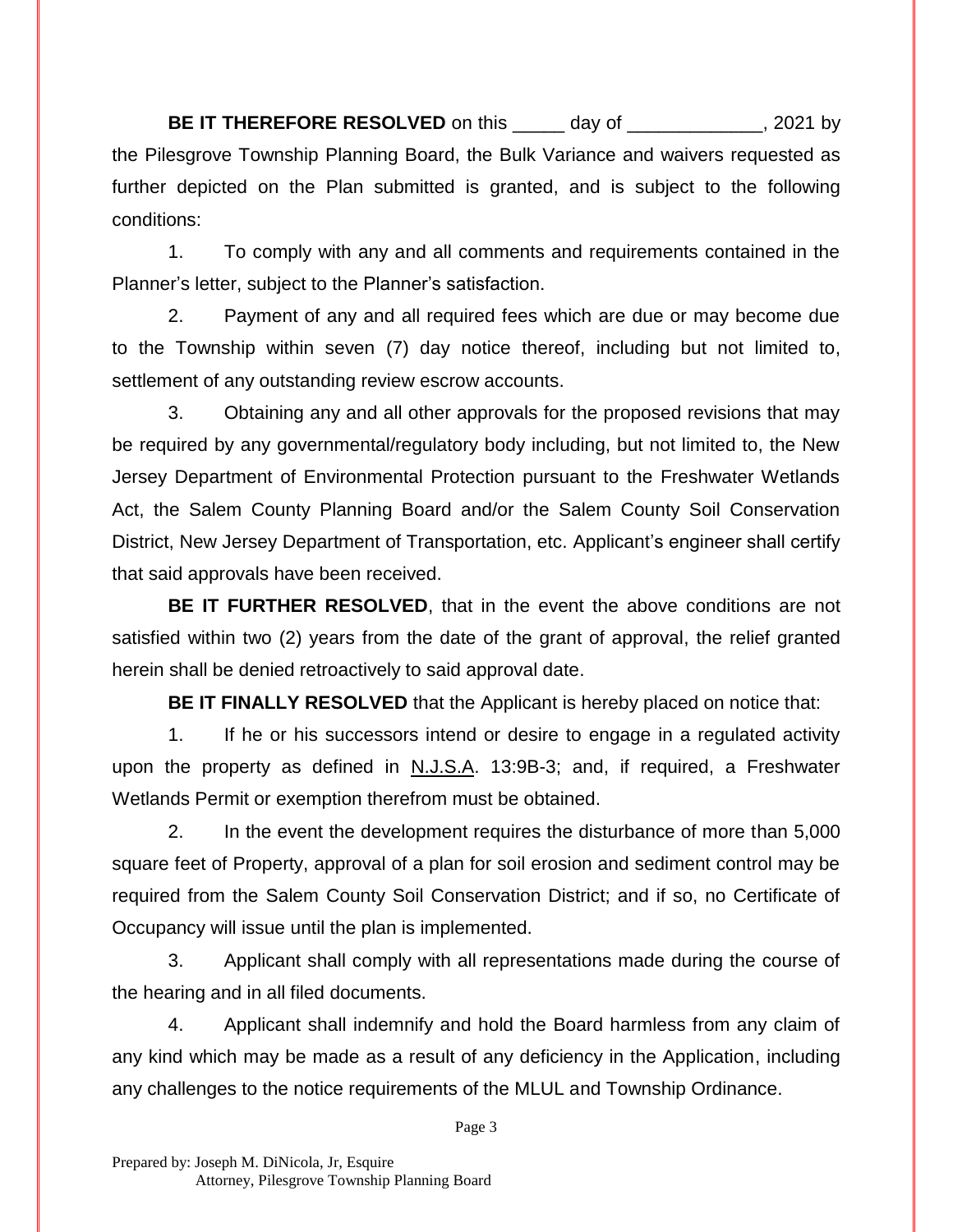5. During construction, Applicant shall correct any condition causing erosion or any other deleterious effect upon the community within three (3) days notice, or any lesser time deemed required, from or by the Township Engineer.

6. Applicant shall be responsible for locating the improvements in accordance with the Ordinance and/or this Resolution. Same may require the retention of a professional land surveyor, engineer, etc. to ensure compliance with the Ordinance. Applicant expressly understands that the Township shall not be responsible for locating the improvements and if same are not in compliance with the Ordinance and/or this Resolution, Applicant shall be obligated to remove said non-conforming improvements and relocate them in accordance with the Zoning Requirements and/or this Resolution.

7. Any additional site improvements or modifications to the approved plan require approval from the Pilesgrove Planning Board.

8. The Applicant shall comply with all MLUL and Township Ordinance bonding requirements.

# **PILESGROVE TOWNSHIP PLANNING BOARD**

**BY:** 

## **JEFFREY STRING, Chairperson**

**ATTEST:**

**RITA SHADE, Secretary**

**\_\_\_\_\_\_\_\_\_\_\_\_\_\_\_\_\_\_\_\_\_\_\_\_\_\_\_\_\_\_\_**